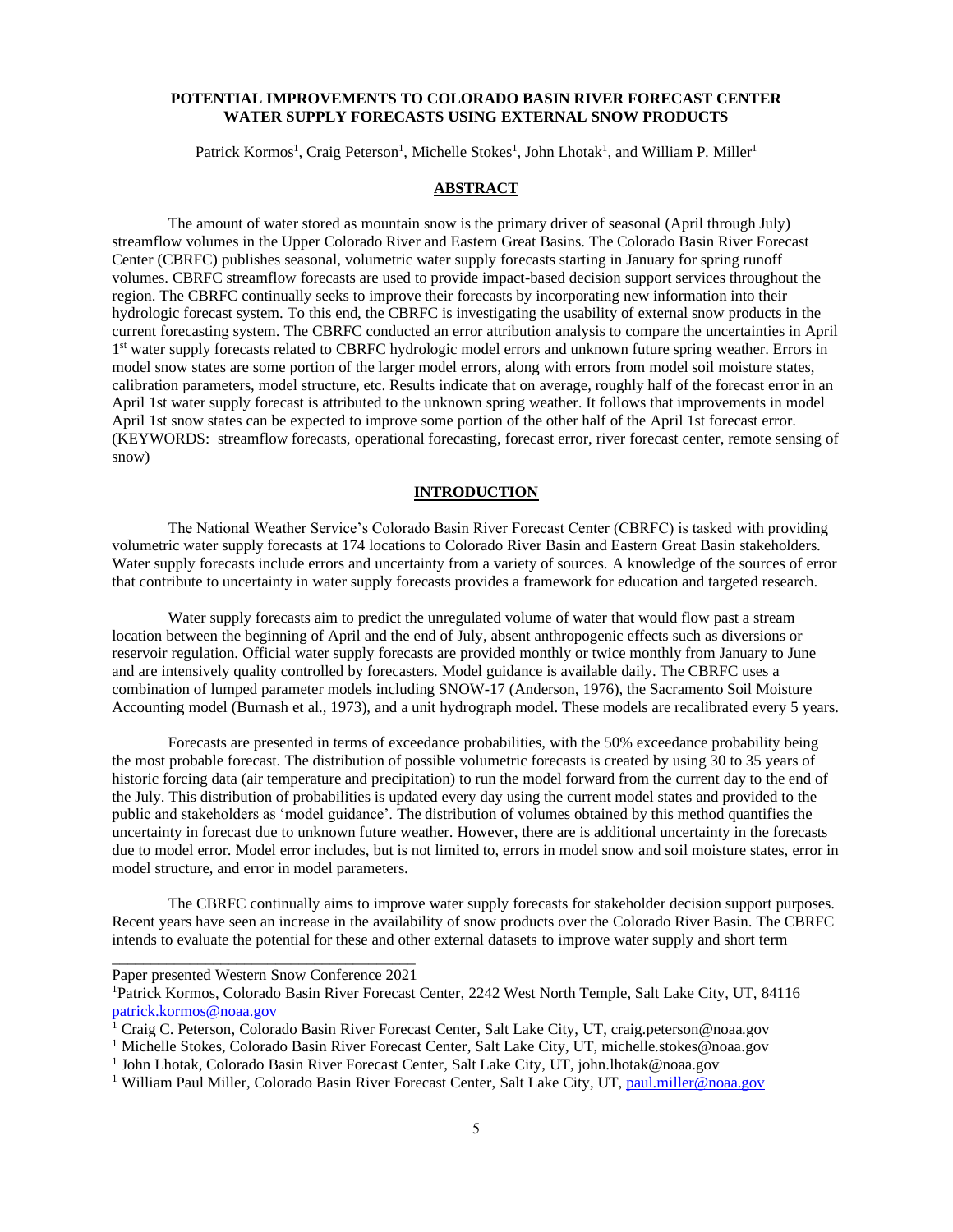forecast products. External snow products have the potential to correct for some portion of the model error associated with current model snow states. The Snow Water Artificial Neural Network (SWANN) product (Broxton et al., 2019) was evaluated using the current CBRFC forecasting system, and although the snow water equivalent (SWE) from SWANN was similar to SNOW-17 SWE in most instances, incorporation did not consistently improve CBRFC forecasts (Butler, 2021).

## **METHODS**

Total forecast error is a combination of model error and unknown future weather error. A study was performed to quantify the distribution of these sources of uncertainty in four test basins: inflow to Taylor Park Reservoir, Uncompahgre River inflow to Ridgeway Reservoir, Gunnison River inflow to Blue Mesa Reservoir, and East River at Almont, CO. Total forecast error is quantified from 35 years of reforecast data (1980-2015) for the April 1<sup>st</sup> forecasts. For this study, we use the mean absolute difference between the observed and forecast volumes to represent total forecast error. Model error is quantified from 35 years of calibration data over the same time period. For this study, the mean value of the absolute difference between observed and calibration model volumes is used to represent the model error. Since the total error is the sum of the model error and unknown future weather error, a simple difference (residual) quantifies the unknown future weather error.

A qualitative examination of Airborne Snow Observatory (ASO) SWE data was performed for the 2018 and 2019 water years at the East River at Almont, CO. This study compared SNOW-17 SWE to ASO SWE at the time of the overflight closest to peak SWE. The difference between SWE values was then compared to the difference between observed and simulated streamflow volumes to make a qualitative assessment of the potential for ASO data to improve the CBRFC water supply forecast.

#### **RESULTS AND DISCUSSION**

Approximately half of the volume error in April 1<sup>st</sup> water supply forecasts is due to unknown future weather and the other half is due to model error at the four test basins in the Upper Colorado River Basin. This provides a useful framework when considering improvements to CBRFC water supply forecasts. Research projects will often target one of these broad categories for improvement. For example, research on seasonal to sub seasonal weather forecasting or Climate Indices would target improvement to uncertain future weather. In contrast improvement to the modeled snow states in the CBRFC's operation model would target some portion of the model error. Since model error is a combination of many sources of error, an improvement to the model snow states would improve some portion of the model error. However, it is more difficult to parse the portion of model error attributed to different components.

ASO data was evaluated for the 2018 and 2019 water years for the East River at



Figure 1. April 1 water supply forecast error at the CBRFC attributed to model error and future weather uncertainty at 4 test basins.

Almont, CO in the larger Gunnison River Basin (Table 1). The East River basin is divided into 3 hydrologic response units based on elevation (below 2896m, between 2896m and 3354m, and above 3354m). The 2018 water year was a dry year, where the April through July streamflow volume was 42% of the 1980-2010 average. The CBRFC calibrated model over simulated the 2018 volume. ASO SWE suggested a substantial decrease in the upper elevation zone SWE, which suggests the potential for improving the simulation. The 2019 water year, in contrast,